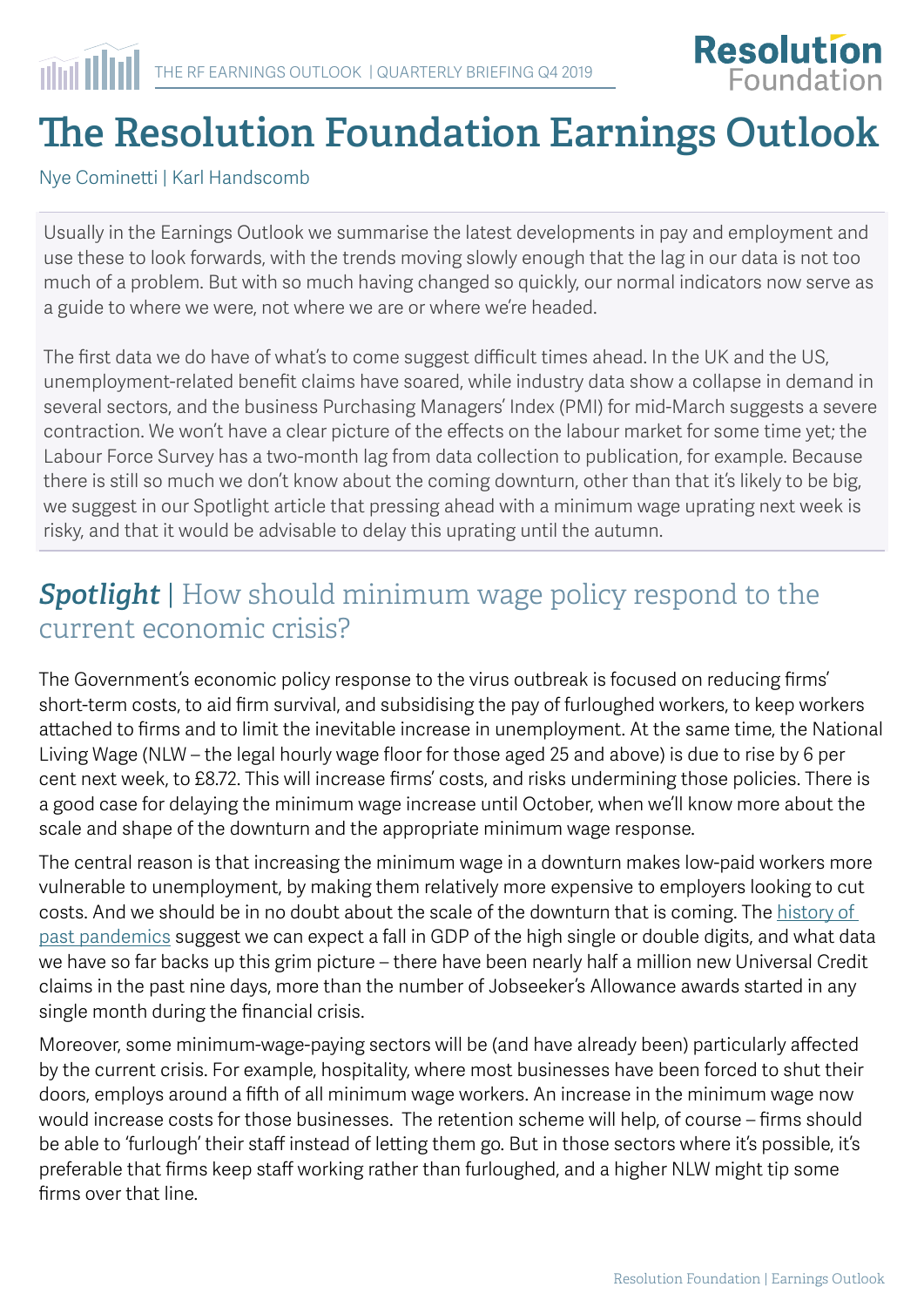# THE RF EARNINGS OUTLOOK | QUARTERLY BRIEFING Q4 2019 2

What about the reasons to go ahead with the uprating? First, there are practical considerations. Delaying the uprating would require primary legislation, and Parliament has stopped sitting. And with the increase just days away, it would be difficult to expect employers to change their pay setting at short notice (although giving some the flexibility to row back in coming months would still provide welcome flexibility). In short, although we suggest a delay, we acknowledge the very real practical challenges around this for both Government and firms.

More importantly, of course, going ahead with the uprating would be good for workers whose jobs are not at threat, not least the 'key workers' on whom the country now depends. Figure 1 shows that there are substantial numbers of key workers that are paid at or near the NLW, and who would directly benefit from uprating. For example, more than a fifth of workers in general retail (which covers supermarkets) – 200,000 workers – were paid within 20p of the minimum wage last year, along with similarly big proportions of those working in social care, food production, pharmacies and doctor's surgeries. It seems unfair to deny those workers a pay rise – demand for their services is going to increase in the crisis (several supermarkets have [already announced hiring sprees](https://www.bbc.co.uk/news/business-51976075)) and their employers are unlikely to have cash flow problems. Therefore, even if delaying the NLW rise is the right thing to do, the message to supermarkets and other employers of key workers is that they should go ahead with the planned increase. This is particularly the case in the public sector, where there is no argument that any planned increases must go ahead.

FIGURE 1: There are many 'key workers' paid at or near the NLW who would benefit from uprating

Number of workers in sectors designated as containing 'key workers' during the coronavirus outbreak, and 10th and 20th percentile of regular hourly pay: UK, 2019



NOTES: Key workers are identified based on the Government's description (on 19 March 2020) of the sectors in which workers' children should remain in school. We conduct a granular exploration of sectors to match this guidance, e.g. including 'General retail' is three-digit SIC code 472, whereas 'Food manufacture' is two-digit SIC code 10. SOURCE: RF analysis of ONS, Annual Survey of Hours and Earnings.

It has been [suggested](https://www.ifs.org.uk/publications/14765) that the newly generous Universal Credit (UC) system will make up for an NLW freeze, but we should note that this won't be true for all workers. Working households without children won't have benefited from the recent increase in generosity because they aren't (typically) eligible, so for them a freeze translates into a straightforward loss of expected income (of £660 per year for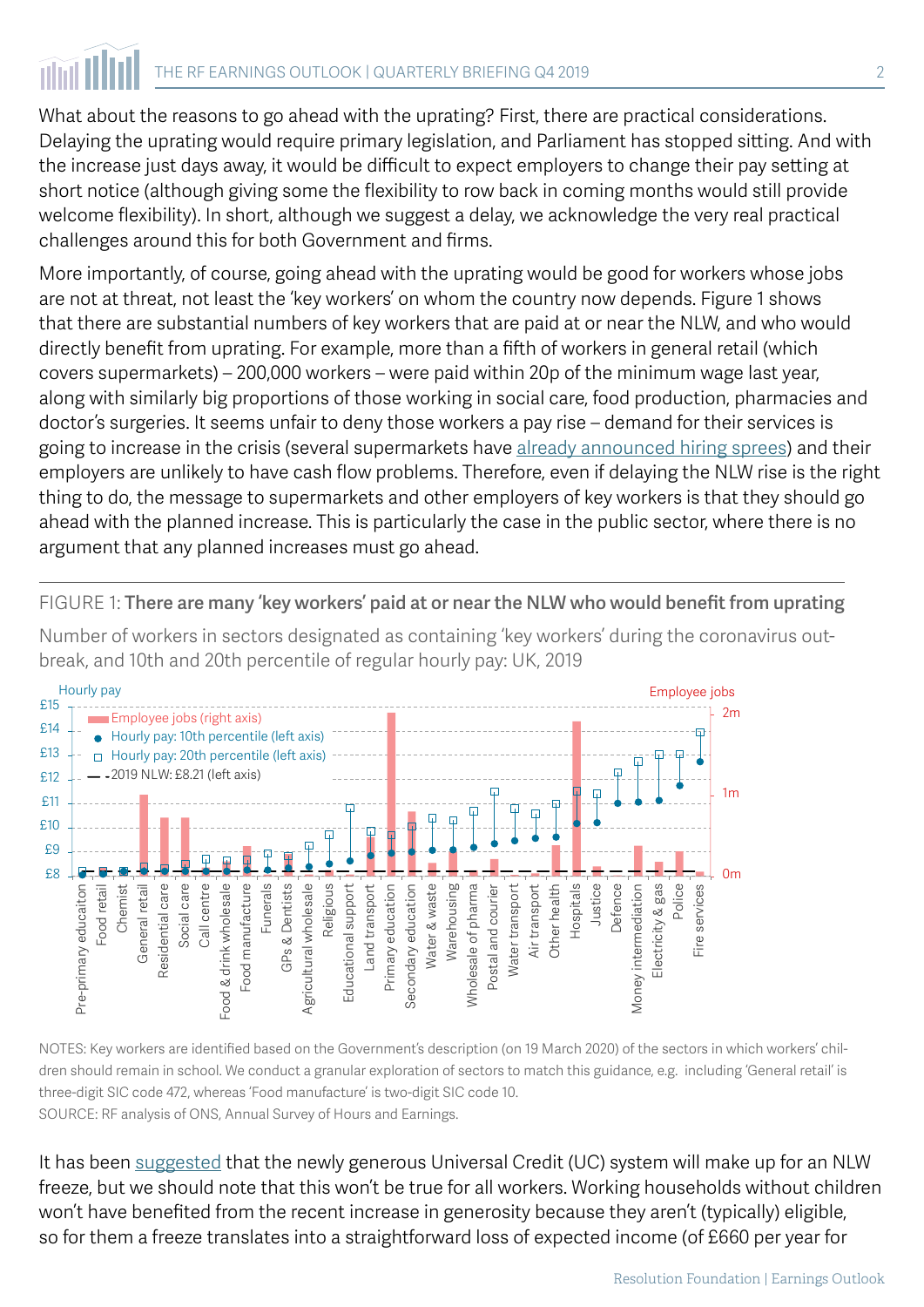a single person, and £1,350 for a couple, if working full time). For working families with children, the recent UC reforms do compensate for a freeze. A single parent working full-time on the minimum wage would still be almost £800 per year better off from the combination of UC reforms and the NLW freeze than if there had been no changes to UC and if the NLW uprating went ahead. A working couple (one working full-time, one part-time) with two children would be £600 better off. This is set out in Figure 2.

FIGURE 2: Many families with children would be better off in a scenario with changes to UC in place but no NLW uprating, compared to uprating the NLW without changes to UC

Change in annual income for example families containing NLW earners as a result of NLW and UC uprating policies, compared to pre-coronavirus scenario in which the NLW is uprated but UC is unchanged: April 2020



NOTES: All workers are assumed to earn the NLW (£8.21 under the no-uprating scenario, and £8.72 under the uprating scenario). Full-time hours are 37.5 hours per week, part-time are 20 hours per week. SOURCE: RF analysis using the RF microsimulation model.

Another potential argument in favour of uprating is that the minimum wage doesn't appear to have caused additional problems for firms or workers in the previous recession. A study by the Institute for [Fiscal Studies](https://www.ifs.org.uk/publications/6621) in 2013 found that firms affected by the minimum wage weren't any less likely to 'hoard' labour during the recession, while a [University of Essex study](https://assets.publishing.service.gov.uk/government/uploads/system/uploads/attachment_data/file/227028/National_minimum_wage-_impact_on_earnings__employment_and_hours_in_the_recession.pdf) found no evidence of employment effects on minimum wage workers worsening during the recession.

Unfortunately, we can't rely on the minimum wage being so benign this time round. First, we're talking about raising the minimum wage relative to average pay; in the last recession the 'bite' was held steady. The bite was already on course to rise next month to 60.9 per cent (from 59.5 per cent last year), but with wage growth likely to be lower than expected the bite could increase by more. For example, zero year-on-year wage growth next month (possible if firms cancel this year's pay increases) would see the bite jump to 63 per cent (see Figure 3).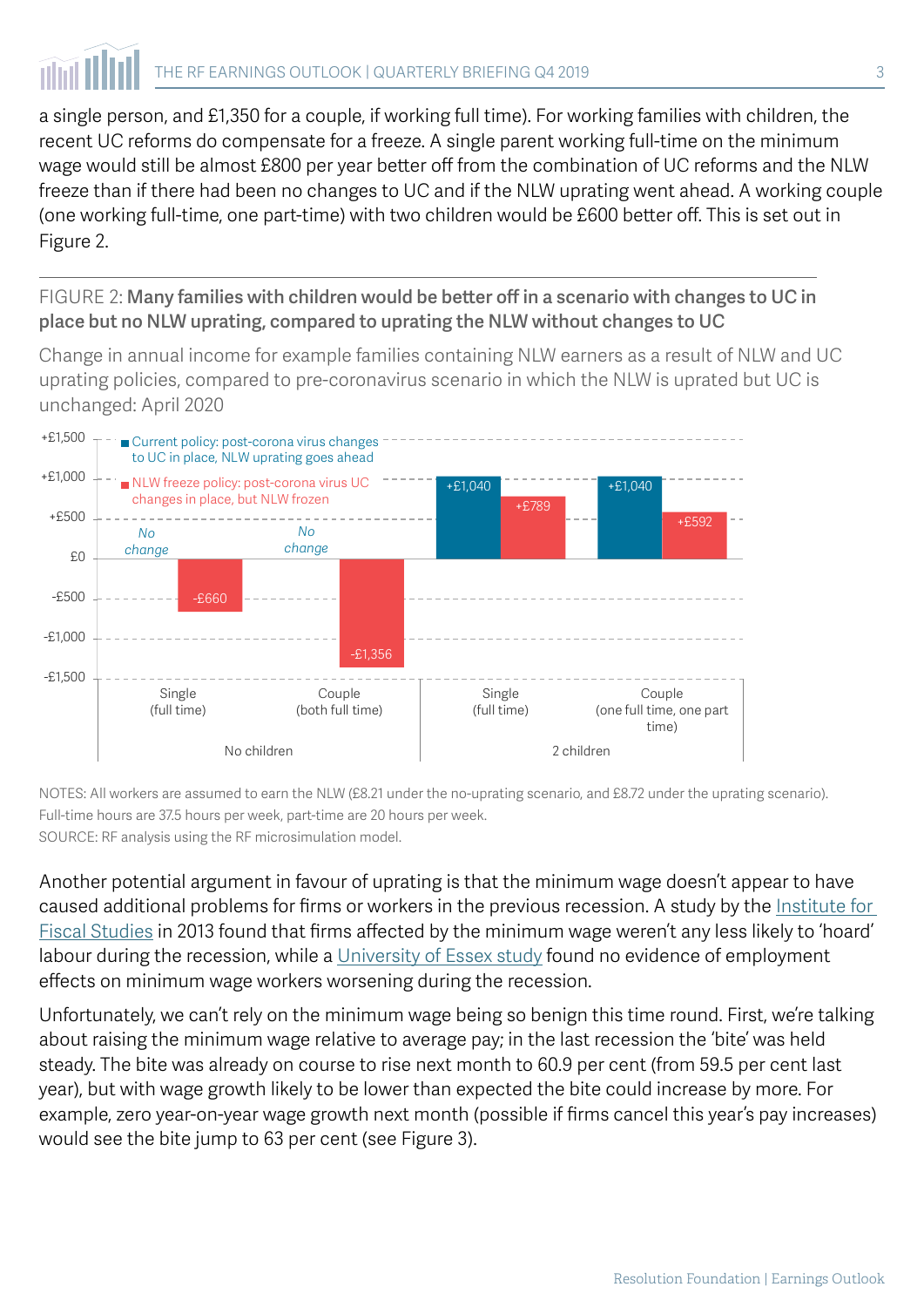#### FIGURE 3: Uprating next month may sharply lift the 'bite' of the National Living Wage, at the wrong time

40% 45% 50% 55% 60% 65% 2000 2002 2004 2006 2008 2010 2012 2014 2016 2018 2020 63.1% bite (if zero y-on-y nom. wage growth in April 2020) 60.9% bite (if 3.7 per cent y-on-y nom. wage growth in April 2020) Last recession: bite held steady

Bite of the main adult minimum wage rate relative to 25+ median pay, April of each year

SOURCE: RF analysis of Low Pay Commission, 2019 Report Data; OBR, Economic and Fiscal Outlook, March 2020.

Second, we head into the downturn with the minimum wage at a higher level (covering twice as many workers), and on the back of fast increases (2009, by contrast, followed two cautious years of uprating). Employers might therefore have less capacity now to make non-labour-demand-reducing adjustments than they did a decade ago. A third difference is that in the late-2000s recession minimum wage increases were tempered by higher-than-expected inflation, driven by a falling pound. We can't rely on that again. Yes, the pound has been falling, but there's a lag from exchange rates to inflation, so this won't have much bearing on next week's uprating.

Overall, there appears to be a good case for delaying the planned uprating, perhaps until October when we'll have a clearer picture of the state of the labour market and can set policy accordingly (moving the regular uprating date from April would also have technical merits related to data collection, as the recent **[Dube review of minimum wages](https://www.gov.uk/government/publications/impacts-of-minimum-wages-review-of-the-international-evidence) pointed out**). But even if it's the right move, let's not ignore the fact that a delay would be bad news for many workers' pay packets, not least the key workers whose value to society has been thrown into such sharp relief. Employers of those workers – especially public sector organisations – should go ahead with the increase regardless.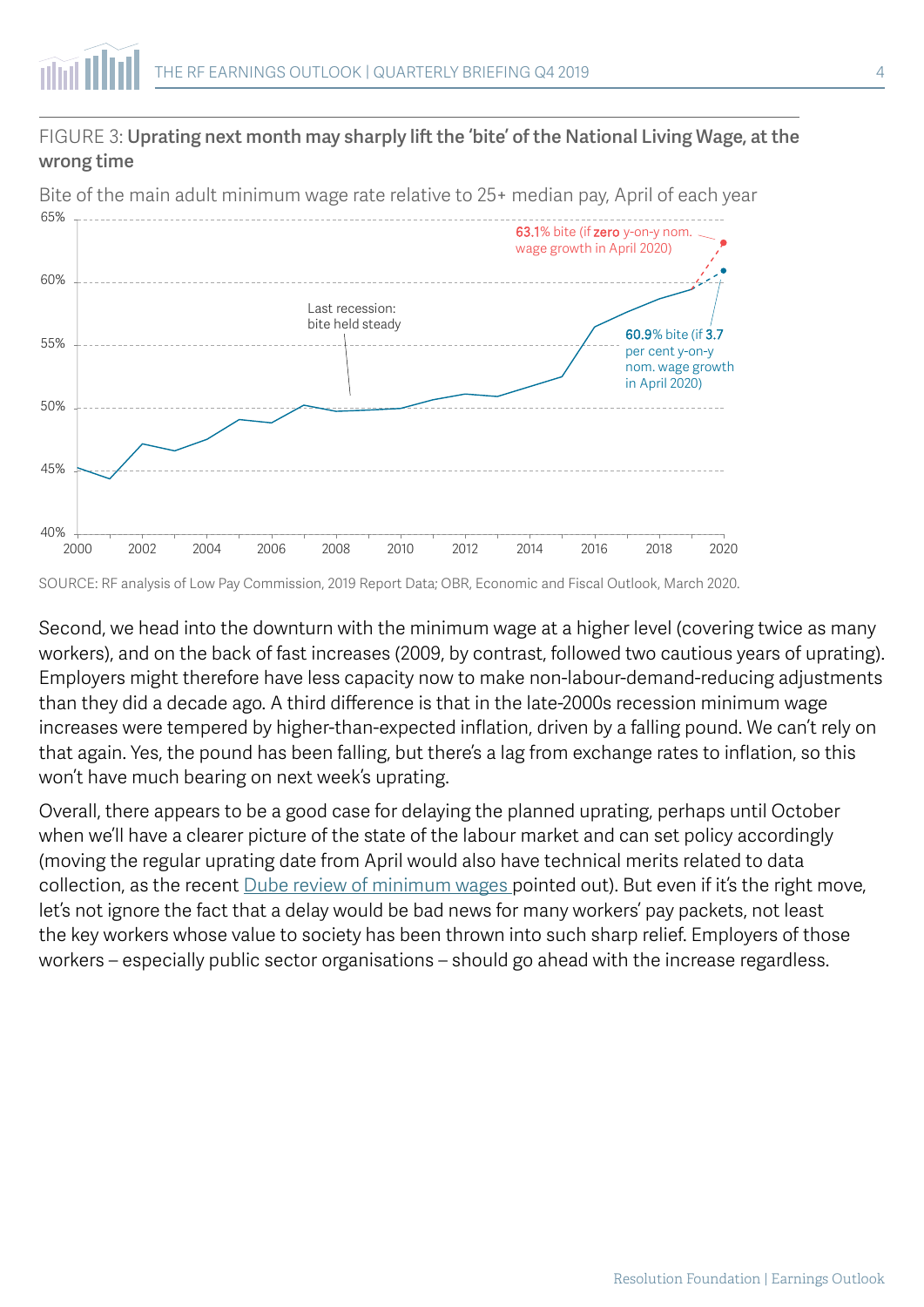## **Lifting the lid** | The picture across different groups and areas

Here we explore a few of the most interesting developments for different groups of workers and different parts of the country. A comprehensive breakdown of each indicator is available online: [resolutionfoundation.org/earningsoutlook](http://resolutionfoundation.org/earningsoutlook)

#### Public sector catching up

Pay growth in the public sector has been a hotly contested policy area during the 2010s, with policies aiming at real-terms pay rises over the past two years starting to bear fruit in the data. 2019 was the first year since 2004 in which both the public and private sectors experienced real pay growth above 2 per cent.

Although the public sector has experienced slower pay growth since 2016, in the longer term there have been as many years when pay growth has been higher in the private sector as year when it has been lower. Noticeably, public sector pay tends to outperform at the start of an economic slowdown, as happened in 2009 and 2010. This is likely because nominal pay cuts are uncommon for public sector workers, job turnover lower, and public sector pay policy sometimes slower to adjust.

FIGURE 4: Public sector pay growth has lagged behind the private sector for four years, but that might all change now

Private sector Public sector  $-4%$ -2% 0% +2% +4% +6% 2001 2002 2003 2004 2005 2006 2007 2008 2009 2010 2011 2012 2013 2014 2015 2016 2017 2018 2019 Red shading for years when public sector pay growth was higher than private sector Blue shading for years when private sector pay growth was higher than public sector

Wage growth adjusted for inflation, public sector and private sector: UK

SOURCE: RF analysis of ONS, Annual Survey of Hours and Earnings.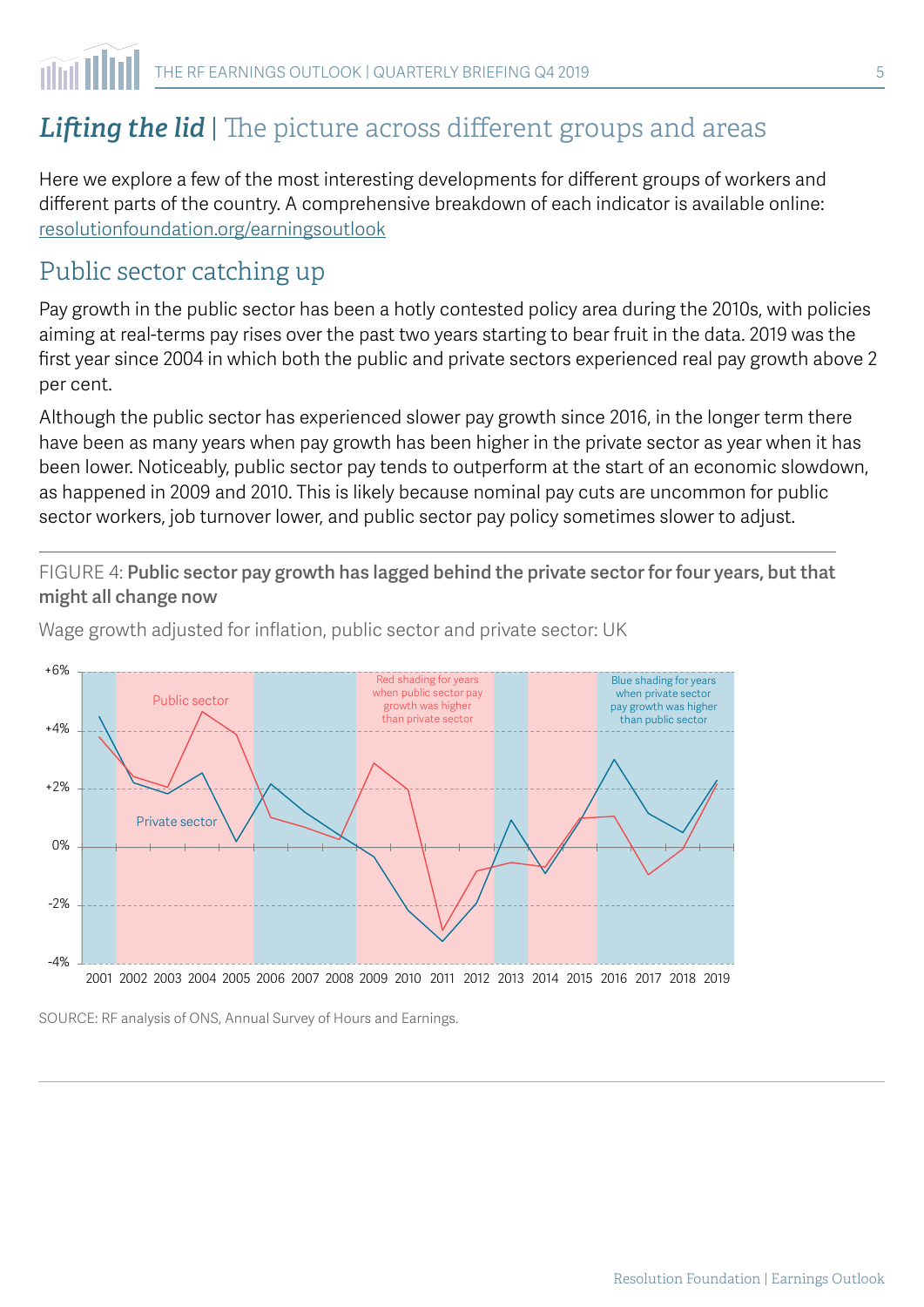## Youth (im)mobility

Our preferred measure of job mobility – which looks at the proportion of workers who choose to move jobs each quarter (rather than being made redundant and then finding a new job, for example) – shows that for those aged 18-29 and 30-49, mobility still has not returned to pre-2008 levels.

With unemployment once again rising, we expect job mobility to fall as new opportunities dry up. This might have significant long-term implications for pay given the important role mobility plays in driving pay growth for individuals, and reallocating capacity to productive firms quickly. In short, from the perspective of positive job dynamism, we did not enter the current crisis in the healthiest position.

Proportion of workers voluntarily moving from one job to another each quarter: UK

FIGURE 5: Job to job moves have not fully recovered for younger workers



NOTES: Annual rolling average, year to date shown. SOURCE: RF analysis of ONS, Labour Force Survey.

### Unemployment across the UK

Unemployment was until very recently at near-record lows across the UK, although as so often, the picture varies by region. The lowest unemployment rate of 2.3 per cent (Northern Ireland) is less than half that of the highest: 6.1 per cent (the North East). Looking at the data since 2000, some regions (again the North East is the worst performer) have experienced much higher levels of unemployment than others, and currently have unemployment rates noticeably above 21st century lows. This implies labour markets that are more vulnerable over the coming months.

On the other hand, three regions (the South East, the East, and the South West) have not had unemployment rates above 7 per cent in the past 20 years. The current crisis is a very different beast particularly in terms of its sectoral and geographic effects, so it remains to be seen whether these patterns will hold this time round.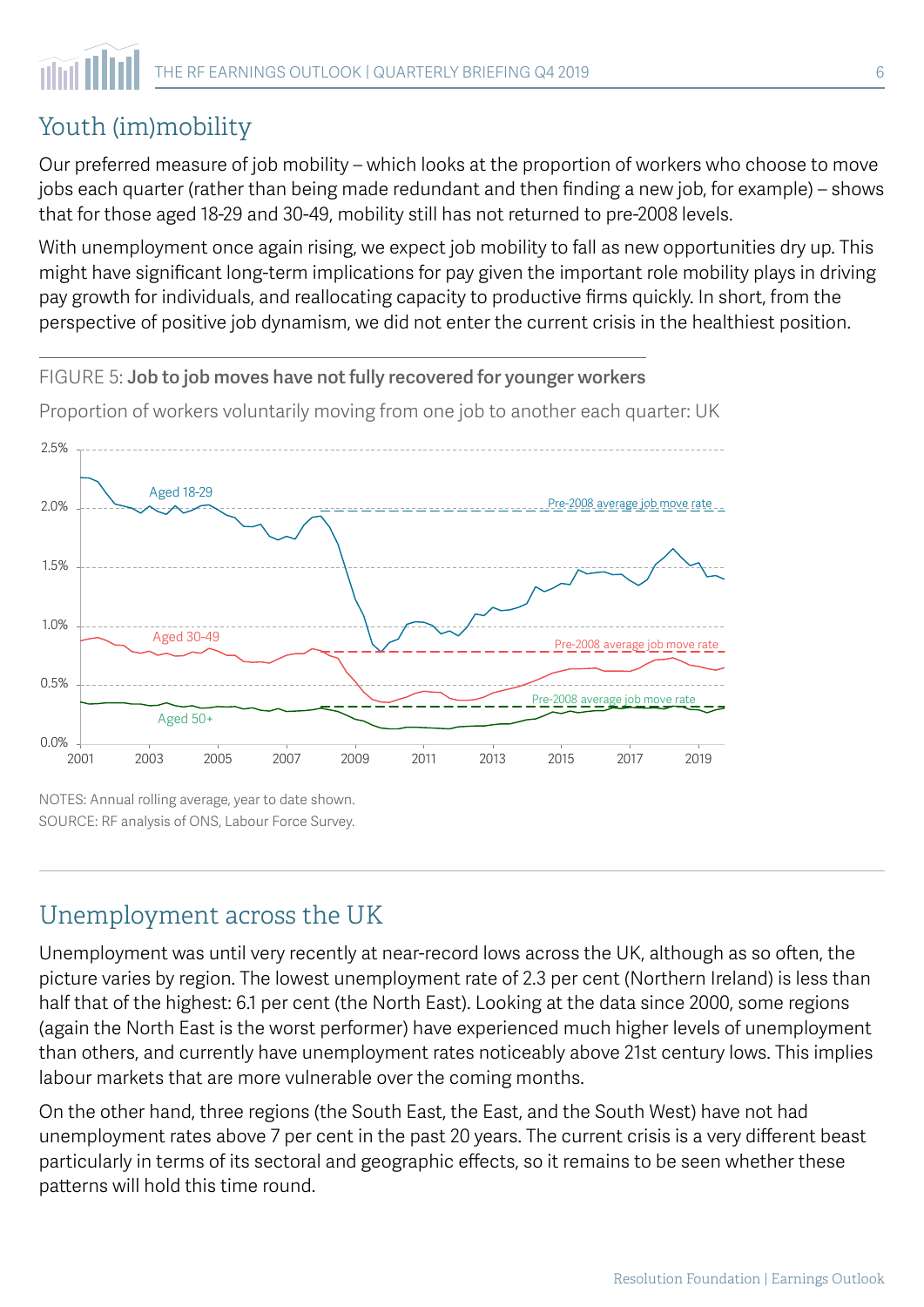#### FIGURE 6: The latest unemployment data shows near-record lows across the UK – the question now is how much unemployment will rise in the coming months

Latest 16+ unemployment rate and unemployment rate range since 2000 across UK regions and nations



SOURCE: RF analysis of ONS, Labour Force Survey.